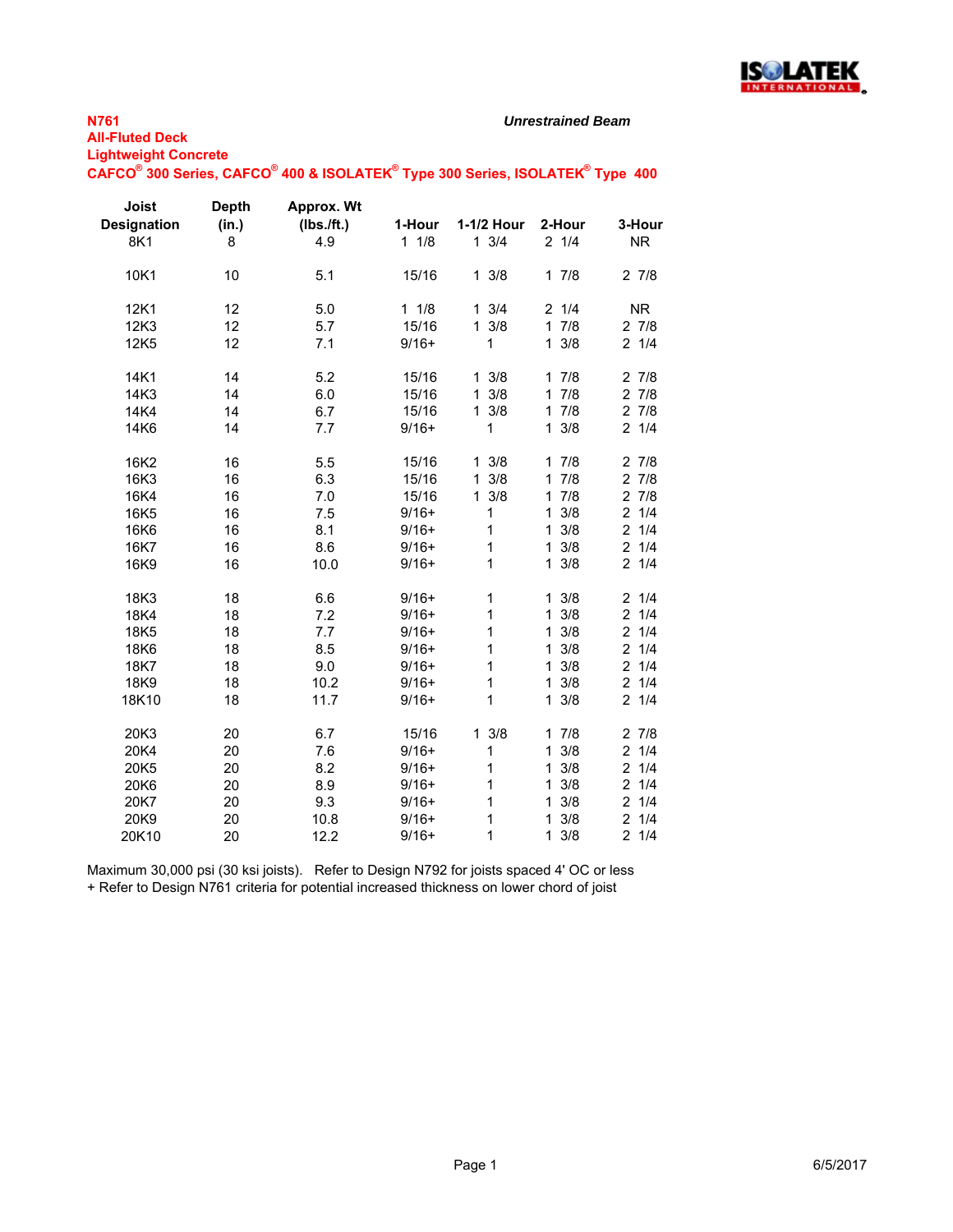

### **N761 All-Fluted Deck Lightweight Concrete** *Unrestrained Beam*  $\mathsf{CAFCO}^\circ$  300 Series,  $\mathsf{CAFCO}^\circ$  400 & ISOLATEK $^\circ$  Type 300 Series, ISOLATEK $^\circ$  Type 400

| Joist              | <b>Depth</b> | Approx. Wt |         |              |                     |                       |
|--------------------|--------------|------------|---------|--------------|---------------------|-----------------------|
| <b>Designation</b> | (in.)        | (Ibs./ft.) | 1-Hour  | 1-1/2 Hour   | 2-Hour              | 3-Hour                |
| 22K4               | 22           | 8.0        | $9/16+$ | 1            | $1 \frac{3}{8}$     | 21/4                  |
| 22K5               | 22           | 8.8        | $9/16+$ | 1            | 3/8<br>$\mathbf{1}$ | $2 \t1/4$             |
| 22K6               | 22           | 9.2        | $9/16+$ | 1            | $1 \frac{3}{8}$     | $2 \t1/4$             |
| 22K7               | 22           | 9.7        | $9/16+$ | 1            | $1 \frac{3}{8}$     | $2 \t1/4$             |
| 22K9               | 22           | 11.9       | $9/16+$ | $\mathbf{1}$ | $1 \frac{3}{8}$     | $2 \t1/4$             |
| 22K10              | 22           | 12.6       | $9/16+$ | 1            | $1 \frac{3}{8}$     | $2 \t1/4$             |
| 22K11              | 22           | 13.8       | $9/16+$ | $\mathbf{1}$ | 3/8<br>$\mathbf{1}$ | $2 \t1/4$             |
|                    |              |            |         |              |                     |                       |
| 24K4               | 24           | 8.4        | $9/16+$ | $\mathbf{1}$ | $1 \frac{3}{8}$     | 21/4                  |
| 24K5               | 24           | 9.3        | $9/16+$ | $\mathbf 1$  | 3/8<br>$\mathbf{1}$ | 21/4                  |
| 24K6               | 24           | 9.7        | $9/16+$ | 1            | $1 \frac{3}{8}$     | $2 \t1/4$             |
| 24K7               | 24           | 10.1       | $9/16+$ | 1            | $1 \frac{3}{8}$     | $2 \t1/4$             |
| 24K8               | 24           | 11.5       | $9/16+$ | 1            | 3/8<br>$\mathbf{1}$ | 21/4                  |
| 24K9               | 24           | 12.0       | $9/16+$ | 1            | 3/8<br>$\mathbf{1}$ | $2 \t1/4$             |
| 24K10              | 24           | 13.1       | $9/16+$ | 1            | 3/8<br>$\mathbf{1}$ | $2 \t1/4$             |
| 24K12              | 24           | 16.0       | $9/16+$ | 1            | 3/8<br>$\mathbf{1}$ | $2 \t1/4$             |
| 26K5               | 26           | 9.8        | $9/16+$ | $\mathbf{1}$ | $1 \frac{3}{8}$     | 21/4                  |
| 26K6               | 26           | 10.6       | $9/16+$ | 1            | 3/8<br>$\mathbf 1$  | 21/4                  |
| 26K7               | 26           | 10.9       | $9/16+$ | 1            | 3/8<br>$\mathbf{1}$ | 21/4                  |
| 26K8               | 26           | 12.1       | $9/16+$ | 1            | $1 \frac{3}{8}$     | $2 \t1/4$             |
| 26K9               | 26           | 12.2       | $9/16+$ | 1            | 3/8<br>$\mathbf{1}$ | 21/4                  |
| 26K10              | 26           | 13.8       | $9/16+$ | 1            | 3/8<br>$\mathbf{1}$ | $\overline{2}$<br>1/4 |
| 26K12              | 26           | 16.6       | $9/16+$ | $\mathbf{1}$ | 3/8<br>$\mathbf{1}$ | $2 \t1/4$             |
|                    |              |            |         |              |                     |                       |
| 28K6               | 28           | 11.4       | $9/16+$ | $\mathbf{1}$ | 3/8<br>$\mathbf{1}$ | 21/4                  |
| 28K7               | 28           | 11.8       | $9/16+$ | 1            | 3/8<br>$\mathbf{1}$ | $2 \t1/4$             |
| 28K8               | 28           | 12.7       | $9/16+$ | $\mathbf{1}$ | 3/8<br>$\mathbf{1}$ | $2 \t1/4$             |
| 28K9               | 28           | 13.0       | $9/16+$ | 1            | $1 \frac{3}{8}$     | 21/4                  |
| 28K10              | 28           | 14.3       | $9/16+$ | 1            | 3/8<br>1            | $\overline{2}$<br>1/4 |
| 28K12              | 28           | 17.1       | $9/16+$ | 1            | 3/8<br>$\mathbf{1}$ | 21/4                  |
| 30K7               | 30           | 12.3       | $9/16+$ | $\mathbf 1$  | 3/8<br>$\mathbf{1}$ | 21/4                  |
| 30K8               | 30           | 13.2       | $9/16+$ | 1            | 3/8<br>$\mathbf{1}$ | $2 \t1/4$             |
| 30K9               | 30           | 13.4       | $9/16+$ | 1            | $1 \frac{3}{8}$     | 21/4                  |
| 30K10              | 30           | 15.0       | $9/16+$ | $\mathbf{1}$ | $1 \frac{3}{8}$     | $\overline{2}$<br>1/4 |
| 30K11              | 30           | 16.4       | $9/16+$ | $\mathbf{1}$ | 3/8<br>$\mathbf{1}$ | 1/4<br>$\overline{c}$ |
| 30K12              | 30           | 17.6       | $9/16+$ | 1            | 3/8<br>$\mathbf 1$  | $2 \t1/4$             |
| 18LH02             | 18           | 10         | $9/16+$ | $\mathbf 1$  | 3/8<br>1            | 1/4<br>2              |
| 18LH03             | 18           | 11         | $9/16+$ | 1            | $\mathbf{1}$<br>3/8 | $\overline{2}$<br>1/4 |
| 18LH04             | 18           | 12         | $9/16+$ | 1            | 3/8<br>$\mathbf{1}$ | $\overline{2}$<br>1/4 |

Maximum 30,000 psi (30 ksi joists). Refer to Design N792 for joists spaced 4' OC or less + Refer to Design N761 criteria for potential increased thickness on lower chord of joist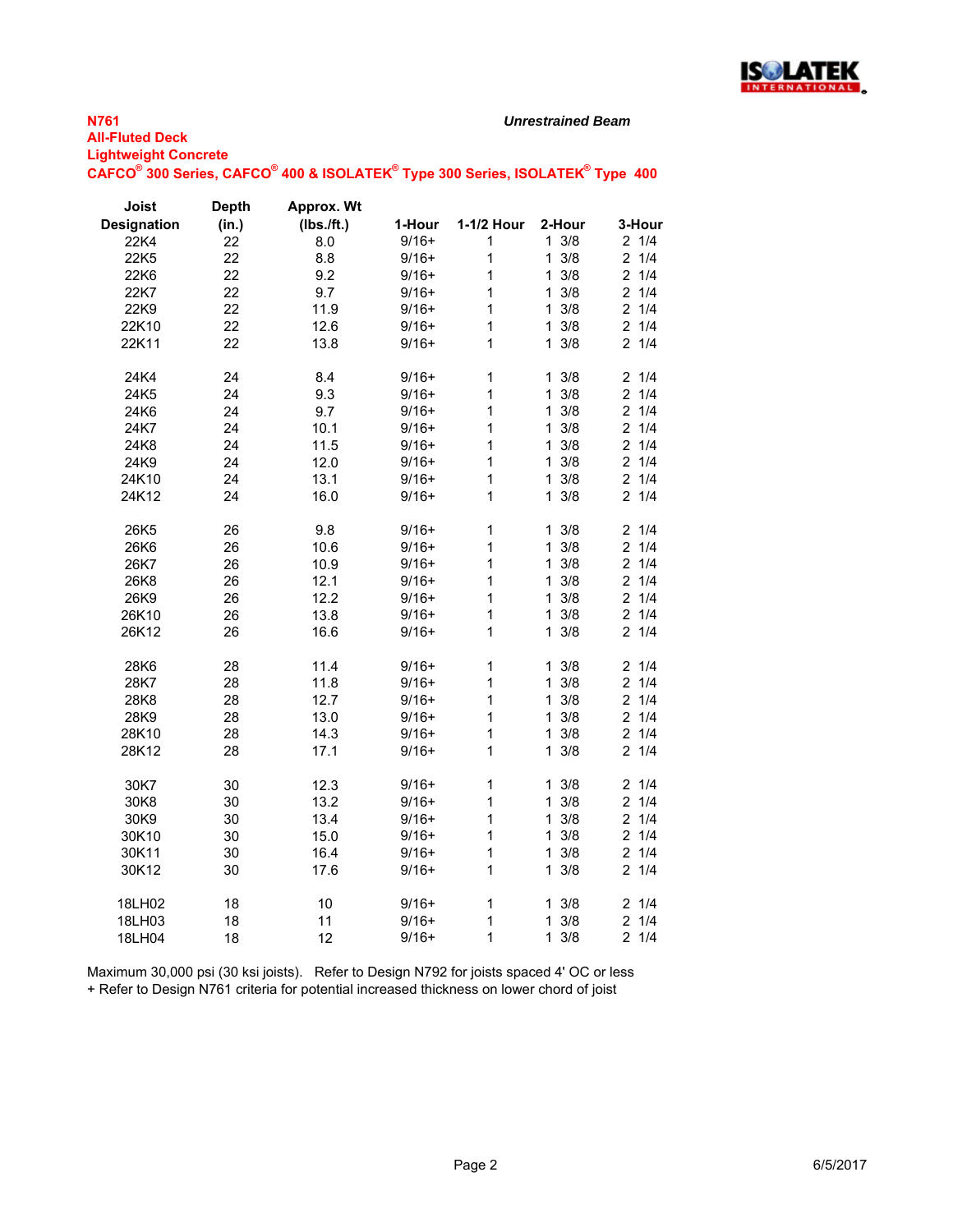

#### **N761 All-Fluted Deck Lightweight Concrete** *Unrestrained Beam*  $\mathsf{CAFCO}^\circ$  300 Series,  $\mathsf{CAFCO}^\circ$  400 & ISOLATEK $^\circ$  Type 300 Series, ISOLATEK $^\circ$  Type 400

| Joist              | <b>Depth</b> | Approx. Wt |         |              |                    |                       |
|--------------------|--------------|------------|---------|--------------|--------------------|-----------------------|
| <b>Designation</b> | (in.)        | (Ibs./ft.) | 1-Hour  | 1-1/2 Hour   | 2-Hour             | 3-Hour                |
| 18LH05             | 18           | 15         | $9/16+$ | 1            | $1 \frac{3}{8}$    | $2 \t1/4$             |
| 18LH06             | 18           | 15         | $9/16+$ | 1            | 3/8<br>1           | 1/4<br>$\overline{2}$ |
| 18LH07             | 18           | 17         | $9/16+$ | 1            | 3/8<br>1           | $\overline{2}$<br>1/4 |
| 18LH08             | 18           | 19         | $9/16+$ | 1            | 3/8<br>1.          | 1/4<br>2              |
| 18LH09             | 18           | 21         | $9/16+$ | 1            | 3/8<br>1           | 1/4<br>2              |
| 20LH02             | 20           | 10         | $9/16+$ | $\mathbf 1$  | $1 \frac{3}{8}$    | 1/4<br>2              |
| 20LH03             | 20           | 11         | $9/16+$ | 1            | 3/8<br>1           | $\overline{2}$<br>1/4 |
| 20LH04             | 20           | 12         | $9/16+$ | 1            | 3/8<br>1           | $\overline{2}$<br>1/4 |
| 20LH05             | 20           | 14         | $9/16+$ | 1            | 3/8<br>$\mathbf 1$ | $\overline{c}$<br>1/4 |
| 20LH06             | 20           | 15         | $9/16+$ | 1            | 3/8<br>1           | 1/4<br>$\overline{c}$ |
| 20LH07             | 20           | 17         | $9/16+$ | 1            | 3/8<br>1           | $\overline{2}$<br>1/4 |
| 20LH08             | 20           | 19         | $9/16+$ | 1            | 3/8<br>1           | 1/4<br>$\overline{2}$ |
| 20LH09             | 20           | 21         | $9/16+$ | 1            | 3/8<br>1           | $\overline{2}$<br>1/4 |
| 20LH10             | 20           | 23         | $9/16+$ | $\mathbf{1}$ | 3/8<br>1           | $\overline{2}$<br>1/4 |
| 24LH03             | 24           | 11         | $9/16+$ | $\mathbf 1$  | $1 \frac{3}{8}$    | $\overline{2}$<br>1/4 |
| 24LH04             | 24           | 12         | $9/16+$ | 1            | 3/8<br>1           | $\overline{2}$<br>1/4 |
| 24LH05             | 24           | 13         | $9/16+$ | 1            | 3/8<br>1           | $\overline{2}$<br>1/4 |
| 24LH06             | 24           | 16         | $9/16+$ | 1            | 3/8<br>1           | $\overline{2}$<br>1/4 |
| 24LH07             | 24           | 17         | $9/16+$ | 1            | 3/8<br>1.          | $\overline{c}$<br>1/4 |
| 24LH08             | 24           | 18         | $9/16+$ | 1            | 3/8<br>1           | $\overline{2}$<br>1/4 |
| 24LH09             | 24           | 21         | $9/16+$ | 1            | 3/8<br>1           | $\overline{c}$<br>1/4 |
| 24LH10             | 24           | 23         | $9/16+$ | 1            | 3/8<br>1           | $\overline{c}$<br>1/4 |
| 24LH11             | 24           | 25         | $9/16+$ | 1            | 3/8<br>1.          | 2<br>1/4              |
| 28LH05             | 28           | 13         | $9/16+$ | 1            | $1 \frac{3}{8}$    | $\overline{2}$<br>1/4 |
| 28LH06             | 28           | 16         | $9/16+$ | $\mathbf{1}$ | 3/8<br>1           | $\overline{c}$<br>1/4 |
| 28LH07             | 28           | 17         | $9/16+$ | 1            | 3/8<br>1           | $\overline{2}$<br>1/4 |
| 28LH08             | 28           | 18         | $9/16+$ | $\mathbf{1}$ | 3/8<br>1           | 1/4<br>$\overline{c}$ |
| 28LH09             | 28           | 21         | $9/16+$ | 1            | $1 \frac{3}{8}$    | $\overline{2}$<br>1/4 |
| 28LH10             | 28           | 23         | $9/16+$ | 1            | 3/8<br>1           | $\overline{2}$<br>1/4 |
| 28LH11             | 28           | 25         | $9/16+$ | $\mathbf{1}$ | 3/8<br>1           | 1/4<br>$\overline{2}$ |
| 28LH12             | 28           | 27         | $9/16+$ | 1            | 3/8<br>1           | $\overline{c}$<br>1/4 |
| 28LH13             | 28           | 30         | $9/16+$ | 1            | 3/8<br>1           | 1/4<br>$\overline{2}$ |
| 32LH06             | 32           | 14         | $9/16+$ | $\mathbf 1$  | $1 \frac{3}{8}$    | $\overline{2}$<br>1/4 |
| 32LH07             | 32           | 16         | $9/16+$ | 1            | 3/8<br>1           | $\overline{c}$<br>1/4 |
| 32LH08             | 32           | 17         | $9/16+$ | 1            | 3/8<br>1           | $\overline{2}$<br>1/4 |
| 32LH09             | 32           | 21         | $9/16+$ | $\mathbf{1}$ | 3/8<br>1           | 1/4<br>$\overline{c}$ |
| 32LH10             | 32           | 21         | $9/16+$ | 1            | 3/8<br>1           | $\overline{2}$<br>1/4 |
| 32LH11             | 32           | 24         | $9/16+$ | 1            | 3/8<br>1           | $\overline{2}$<br>1/4 |

Maximum 30,000 psi (30 ksi joists). Refer to Design N792 for joists spaced 4' OC or less + Refer to Design N761 criteria for potential increased thickness on lower chord of joist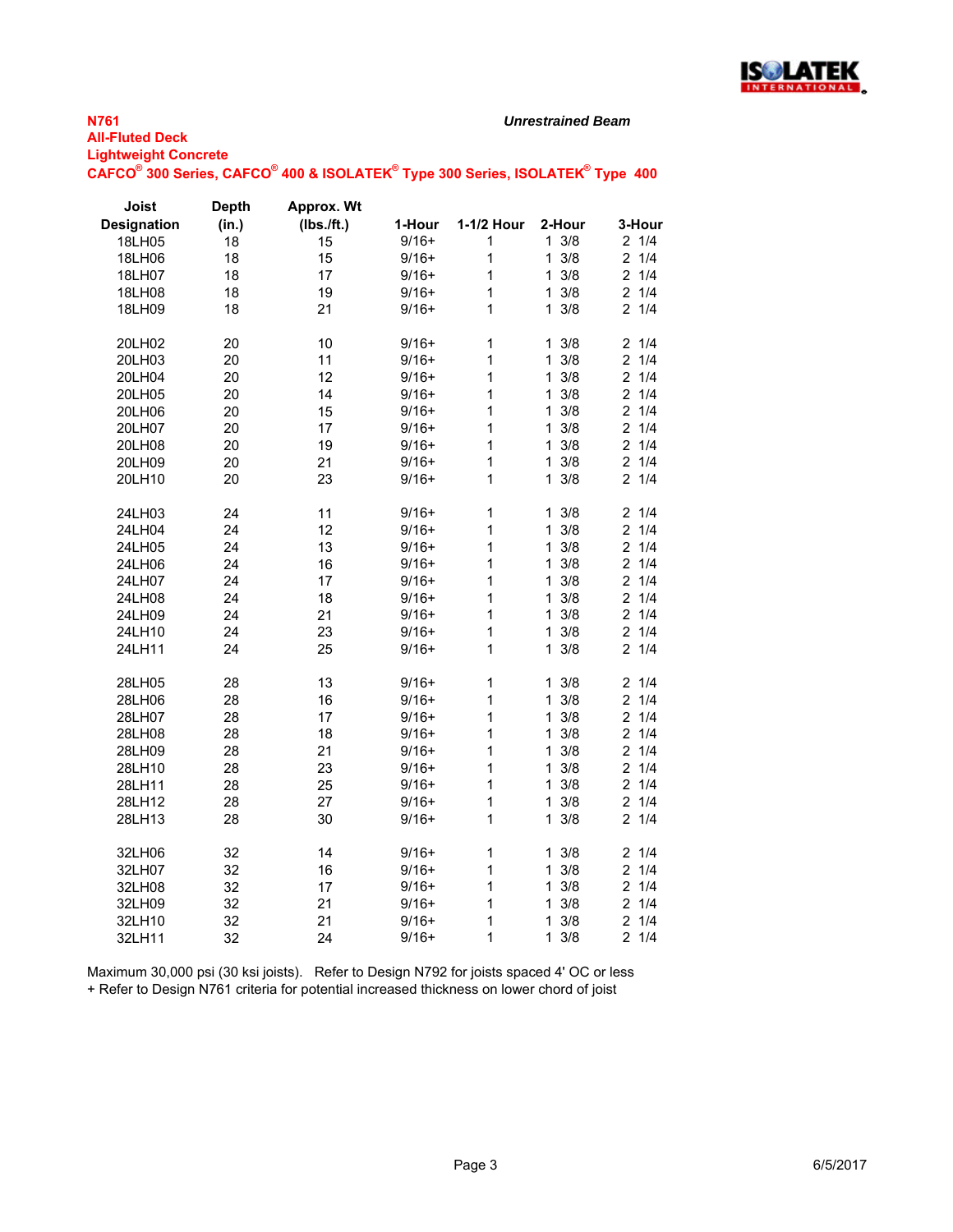

# **N761 All-Fluted Deck**

*Unrestrained Beam*

| <b>Lightweight Concrete</b>                                                   |  |  |  |
|-------------------------------------------------------------------------------|--|--|--|
| CAFCO® 300 Series, CAFCO® 400 & ISOLATEK® Type 300 Series, ISOLATEK® Type 400 |  |  |  |

| Joist              | Depth | Approx. Wt |         |              |                     |                       |
|--------------------|-------|------------|---------|--------------|---------------------|-----------------------|
| <b>Designation</b> | (in.) | (Ibs./ft.) | 1-Hour  | 1-1/2 Hour   | 2-Hour              | 3-Hour                |
| 32LH12             | 32    | 27         | $9/16+$ | 1            | $1 \frac{3}{8}$     | 21/4                  |
| 32LH13             | 32    | 30         | $9/16+$ | 1            | 3/8<br>$\mathbf{1}$ | $\overline{2}$<br>1/4 |
| 32LH14             | 32    | 33         | $9/16+$ | 1            | 3/8<br>$\mathbf 1$  | 1/4<br>$\overline{2}$ |
| 32LH15             | 32    | 35         | $9/16+$ | 1            | 3/8<br>$\mathbf{1}$ | 21/4                  |
|                    |       |            |         |              |                     |                       |
| 36LH07             | 36    | 16         | $9/16+$ | $\mathbf{1}$ | $1 \frac{3}{8}$     | $2 \t1/4$             |
| 36LH08             | 36    | 18         | $9/16+$ | 1            | 3/8<br>$\mathbf 1$  | $\overline{2}$<br>1/4 |
| 36LH09             | 36    | 21         | $9/16+$ | $\mathbf 1$  | 3/8<br>$\mathbf{1}$ | 1/4<br>$\overline{2}$ |
| 36LH10             | 36    | 21         | $9/16+$ | 1            | 3/8<br>$\mathbf{1}$ | 1/4<br>$\overline{c}$ |
| 36LH11             | 36    | 23         | $9/16+$ | $\mathbf{1}$ | $1 \frac{3}{8}$     | $2 \t1/4$             |
| 36LH12             | 36    | 25         | $9/16+$ | 1            | $1 \frac{3}{8}$     | 2<br>1/4              |
| 36LH13             | 36    | 30         | $9/16+$ | $\mathbf 1$  | 3/8<br>$\mathbf{1}$ | 1/4<br>2              |
| 36LH14             | 36    | 36         | $9/16+$ | 1            | 3/8<br>$\mathbf{1}$ | $\overline{2}$<br>1/4 |
| 36LH15             | 36    | 36         | $9/16+$ | 1            | 3/8<br>$\mathbf{1}$ | 1/4<br>$\overline{2}$ |
|                    |       |            |         |              |                     |                       |
| 40LH08             | 40    | 16         | $9/16+$ | $\mathbf{1}$ | $1 \frac{3}{8}$     | $2 \t1/4$             |
| 40LH09             | 40    | 21         | $9/16+$ | 1            | 3/8<br>$\mathbf{1}$ | 1/4<br>$\overline{c}$ |
| 40LH10             | 40    | 21         | $9/16+$ | $\mathbf 1$  | 3/8<br>$\mathbf{1}$ | $\overline{2}$<br>1/4 |
| 40LH11             | 40    | 22         | $9/16+$ | $\mathbf 1$  | 3/8<br>$\mathbf{1}$ | $\overline{2}$<br>1/4 |
| 40LH12             | 40    | 25         | $9/16+$ | 1            | $1 \frac{3}{8}$     | 1/4<br>$\overline{c}$ |
| 40LH13             | 40    | 30         | $9/16+$ | 1            | 3/8<br>$\mathbf{1}$ | 21/4                  |
| 40LH14             | 40    | 35         | $9/16+$ | 1            | $1 \frac{3}{8}$     | 2<br>1/4              |
| 40LH15             | 40    | 36         | $9/16+$ | $\mathbf 1$  | 3/8<br>$\mathbf{1}$ | 1/4<br>2              |
| 40LH16             | 40    | 42         | $9/16+$ | 1            | 3/8<br>1            | $\overline{2}$<br>1/4 |
| 44LH09             | 44    | 19         | $9/16+$ | $\mathbf{1}$ | 3/8<br>1            | 1/4<br>2              |
| 44LH10             | 44    | 21         | $9/16+$ | 1            | 3/8<br>$\mathbf{1}$ | $\overline{2}$<br>1/4 |
| 44LH11             | 44    | 22         | $9/16+$ | $\mathbf{1}$ | 3/8<br>$\mathbf{1}$ | $\overline{2}$<br>1/4 |
| 44LH12             | 44    | 25         | $9/16+$ | $\mathbf 1$  | 3/8<br>$\mathbf{1}$ | 1/4<br>$\overline{c}$ |
| 44LH13             | 44    | 30         | $9/16+$ | $\mathbf 1$  | 3/8<br>$\mathbf{1}$ | $\overline{2}$<br>1/4 |
| 44LH14             | 44    | 31         | $9/16+$ | 1            | 3/8<br>$\mathbf{1}$ | 1/4<br>$\overline{c}$ |
| 44LH15             | 44    | 36         | $9/16+$ | 1            | 3/8<br>$\mathbf{1}$ | $\overline{c}$<br>1/4 |
|                    | 44    |            | $9/16+$ | 1            | 3/8<br>$\mathbf{1}$ | 2<br>1/4              |
| 44LH16<br>44LH17   | 44    | 42<br>47   | $9/16+$ | $\mathbf{1}$ | 3/8<br>$\mathbf{1}$ | 1/4<br>$\overline{2}$ |
|                    |       |            |         |              |                     |                       |
| 48LH10             | 48    | 21         | $9/16+$ | 1            | 3/8<br>$\mathbf{1}$ | 1/4<br>2              |
| 48LH11             | 48    | 22         | $9/16+$ | 1            | 3/8<br>$\mathbf{1}$ | 1/4<br>$\overline{c}$ |
| 48LH12             | 48    | 25         | $9/16+$ | $\mathbf 1$  | 3/8<br>$\mathbf{1}$ | 21/4                  |
| 48LH13             | 48    | 29         | $9/16+$ | 1            | $1 \frac{3}{8}$     | 2 1/4                 |
| 48LH14             | 48    | 32         | $9/16+$ | $\mathbf 1$  | $1 \frac{3}{8}$     | $2 \t1/4$             |
| 48LH15             | 48    | 36         | $9/16+$ | 1            | 3/8<br>$\mathbf{1}$ | $2 \t1/4$             |
| 48LH16             | 48    | 42         | $9/16+$ | $\mathbf{1}$ | 3/8<br>$\mathbf{1}$ | $2 \t1/4$             |
| 48LH17             | 48    | 47         | $9/16+$ | $\mathbf{1}$ | 3/8<br>1            | 21/4                  |
|                    |       |            |         |              |                     |                       |
| 52DLH10            | 52    | 25         | $9/16+$ | 1            | $1 \frac{3}{8}$     | $2 \t1/4$             |
| 52DLH11            | 52    | 26         | $9/16+$ | $\mathbf 1$  | $1 \frac{3}{8}$     | $2 \t1/4$             |

Maximum 30,000 psi (30 ksi joists). Refer to Design N792 for joists spaced 4' OC or less

+ Refer to Design N761 criteria for potential increased thickness on lower chord of joist